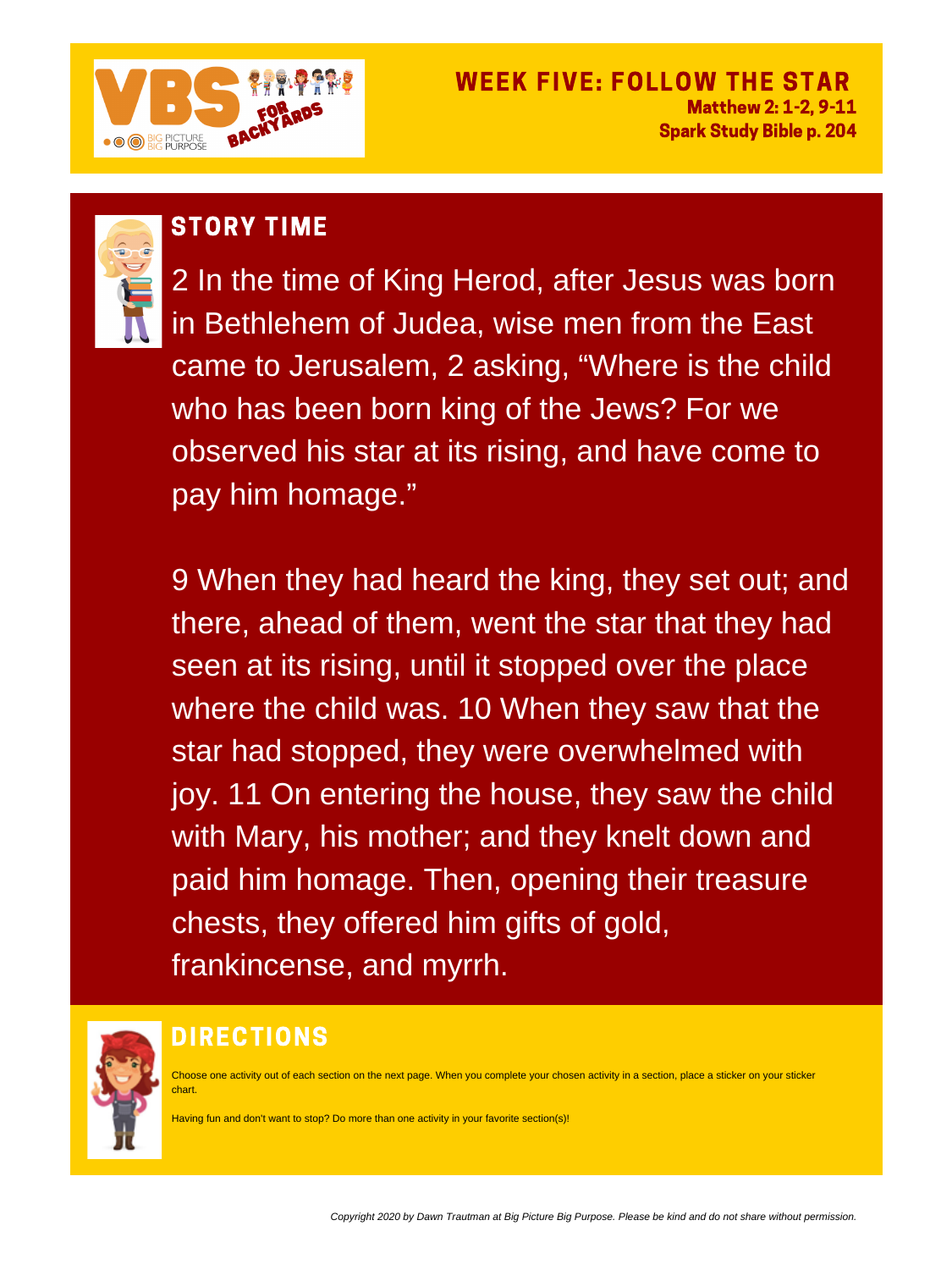- 1. The wise men followed a star. What is your "star?" What guides you through life? Is it your faith? Another value such as peace or hope? Commitment to a goal that feels like a calling? How might those values feel like a "gift?"
- 2. Sometimes life gets messy. We lose track of our star (values) and forget to align our life to it. What currently stands in your way from following your star to Jesus? Crazy schedules, over commitment, fear, something else?
- Sometimes you discover that following the star to Jesus is leading you to reconsider some deeply held beliefs. When you have had to reckon 3. with yourself, admit that you were off course, and recalibrate with your star?

**Questions for Grown-Ups**

### **Questions for Young Disciples**

Who do you look to for guidance? Who teaches you right from wrong? Who teaches you about your faith? You follow these important people just like the wise men followed the star. As you grow, you start to question what your values and beliefs are. Sometimes you even start to follow your friends that can lead you down the wrong path. When it was a time in your life you started to follow the wrong star? How did you get back on track? Have you ever helped a friend get back to following their 'star'?

Gift some things to others! Go inside and find at least five things that you could give away, donate, or regift. If you are giving the things to a friend, tell them why you thought they would like it.

### **Questions for Younger Disciples**

The wise men knew that they needed to follow the star. We know that we are supposed to follow our parents, teachers, and other caring adults. Even though we knew this, sometimes we don't. When was a time that you didn't listen to your caring adult? How did you remember the next time to listen to them? Always remember that Jesus is with us even when we don't make good choices and that Jesus always loves you.



## IMAGINATION STATION

#### **Option One:**

Share something from your VBS week on your own social media or paste in your front window for people to see. Tell people what VBS has meant to you. Maybe even invite them to worship!

### **Option Two:**

Ask someone about their "guiding star." What are their values? Give them the gift of your time and attention by listening closely.

### **Activity for Families:**

**Option One:** Complete today's Wise Men Craft.

O**ption Two:** Color the Wise Men Coloring Page.



### **Option Three:**

Take digital photos of favorite gifts. Maybe they are objects that were presents, or maybe various parts of nature feel like a gift.



## REFLECTION SECTION

## OUTDOOR ADVENTURE

## MISSION MOMENT



### WEEK FIVE: FOLLOW THE STAR Matthew 2: 1-2, 9-11 Spark Study Bible p. 204



You're done! Be sure to head inside and celebrate your progress on your Sticker Chart, and then let us know what you discovered in the Facebook group!

Copyright 2020 by Dawn Trautman at Big Picture Big Purpose. Please be kind and do not share without permission.

#### **Option One:**

Take a walk without electronics and look for the "gifts" of creation. Listen, look, touch, and smell what is around you.

### **Activity for Young Families:**

Gather outside to talk about what guides your family in life. Do you have rules that your family follows? How does your family's faith guide you? How are rules, values and traditions a "gift?" How do they guide you like the star guided the Wise Men? Are there any new rules or faith practices that your family would like to try?

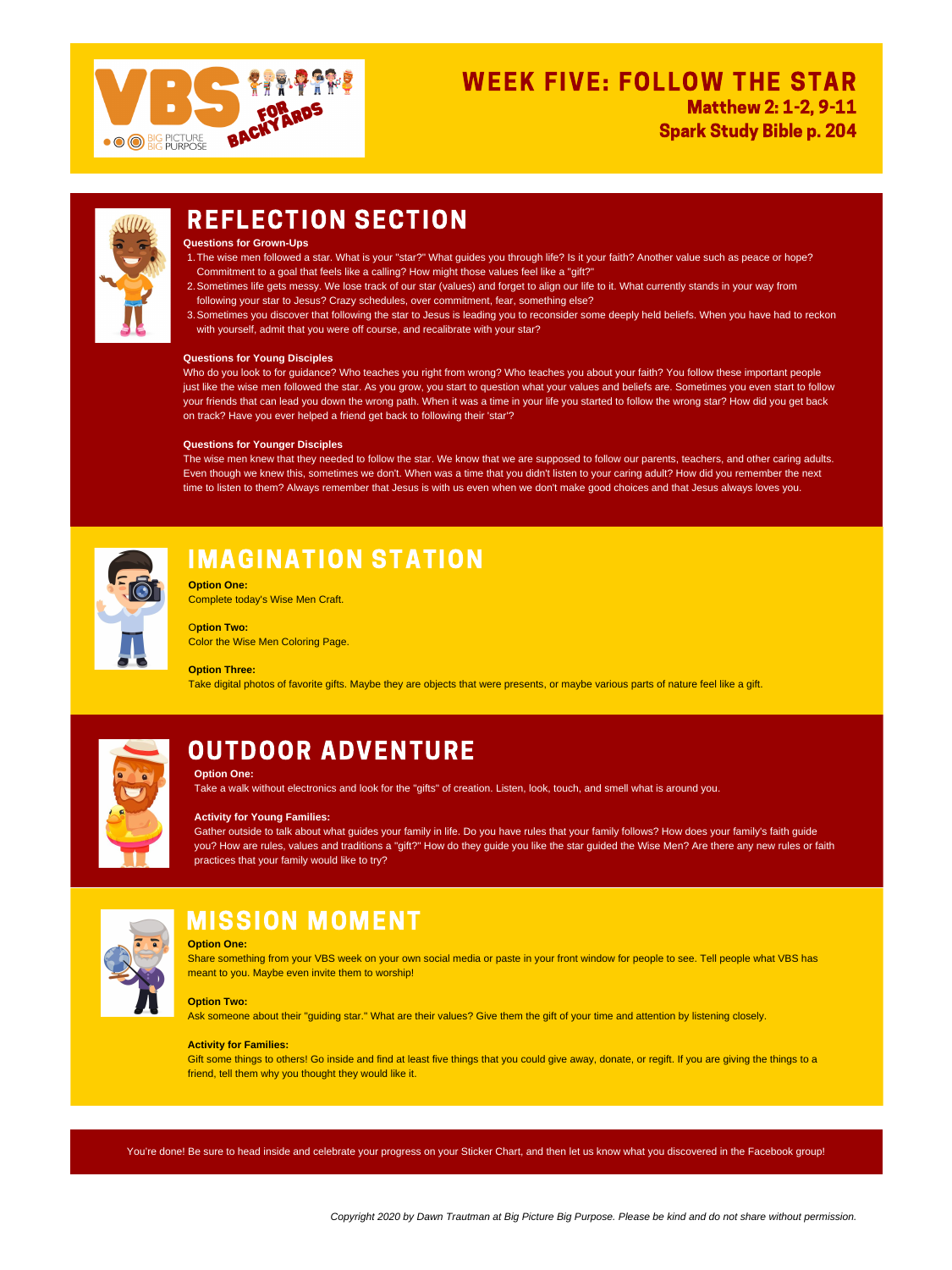

#### **Toilet Paper Wise Men**

*You need:*

- *- Toilet paper rolls*
- *- Paint*
- *- Optional: tin foil, fabric scraps, googly eyes, pens, wool for hair, felt, glue, gems*



**Step One:** Paint toilet paper rolls, painting the top ¼ a skin color and the bottom <sup>34</sup> a color of your choosing for the 'clothes' if you are **NOT USING FABRIC.** 

hair at this time if you are not using wool. Paint one or two toilet paper tubes golden if you are not using the tin foil option.

**Step Two:** If you are using fabric to 'dress' your wise men, find scraps of fabric to use while the rolls are drying. When they are dry, glue the 'clothes' to the rolls.

**Step Three:** If you are using wool for hair, drape it over the toilet paper roll and use glue to attach. Your wise men can also have beards or have no hair! The choice is yours.



**Step Four:** Cut the crowns out of the golden toilet paper rolls and, if you are using tin foil, cover them in tin foil. Glue them onto the other toilet paper rolls.

**Step Five:** Once they are dry, attach gems, googly eyes, etc. as you would like or draw on facial features, etc.